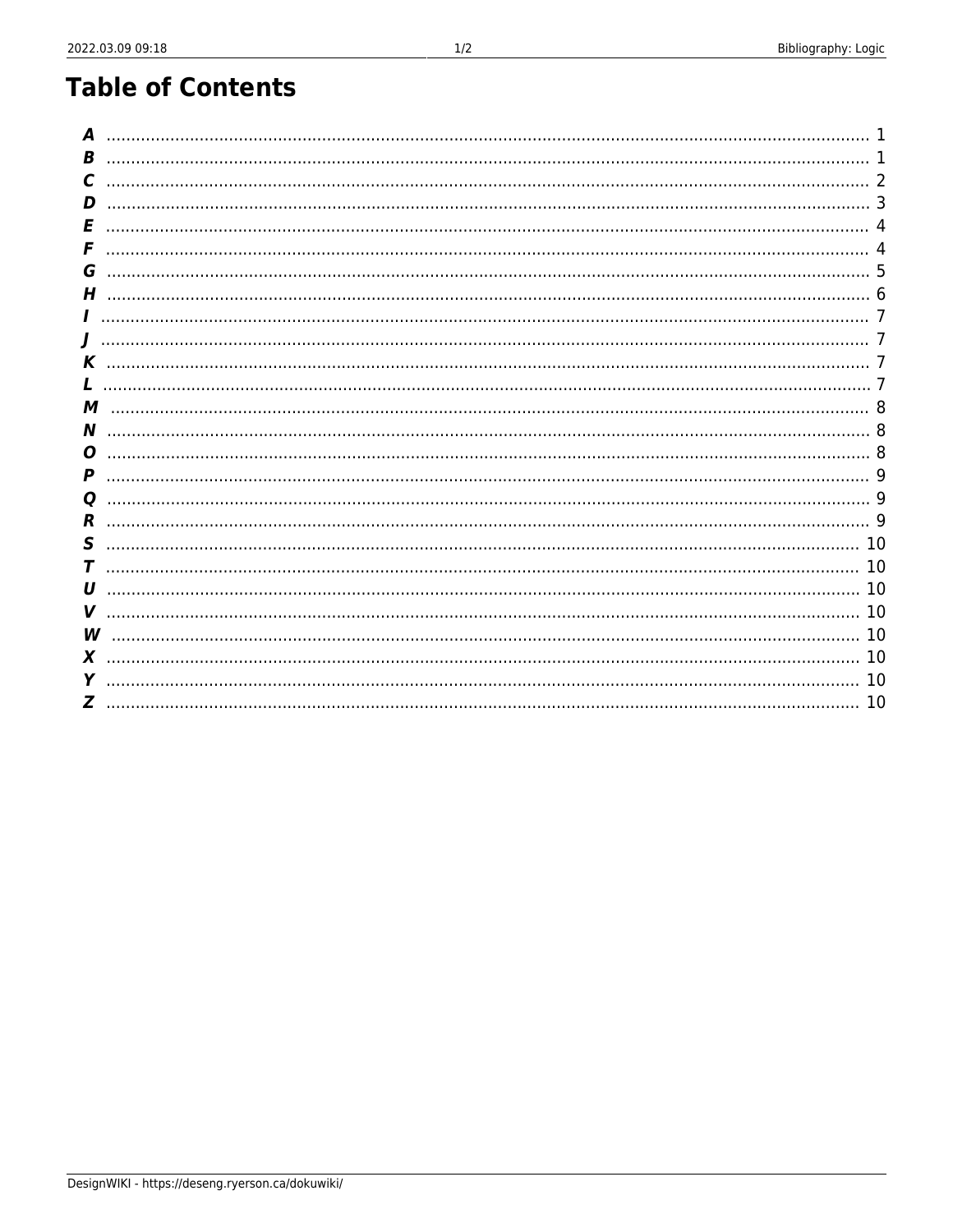https://deseng.ryerson.ca/dokuwiki/ Printed on 2022.03.09 09:18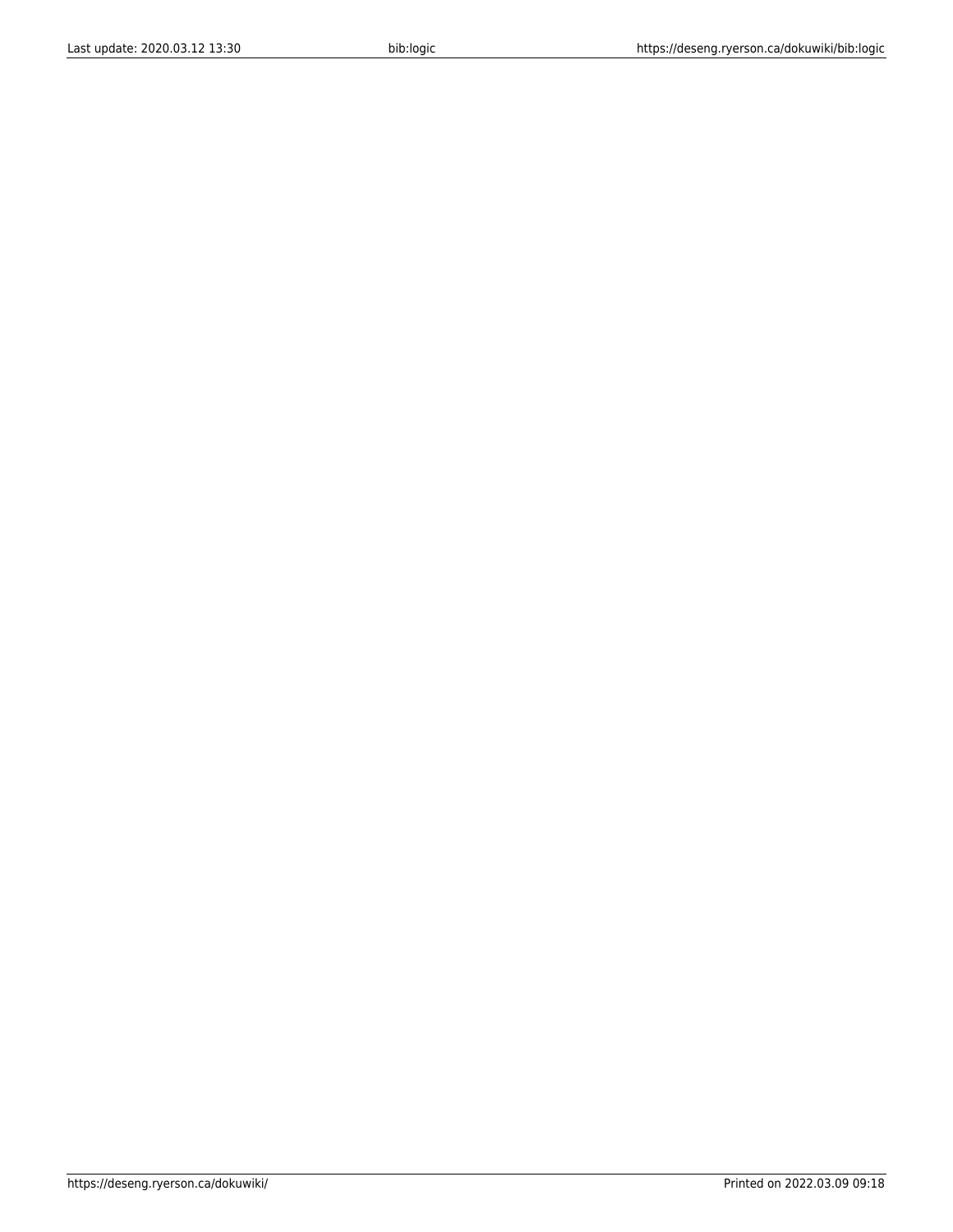# **Bibliography: Logic**

This topic contains a bibliography in the format expected by the refnotes plugin. It contains my list of references about logic stretching back to my PhD studies in the early 1990s. It also includes contributions by some of my graduate students. This is not every reference I have. Many more recent references are stored in [my zotero](https://www.zotero.org/filsalustri/items) [account](https://www.zotero.org/filsalustri/items).

#### **INDEX:** [A](#page-2-2) [B](#page-2-3) [C](#page-3-1) [D](#page-4-1) [E](#page-5-2) [F](#page-5-3) [G](#page-6-1) [H](#page-7-1) [I](#page-7-2) [J](#page-8-4) [K](#page-8-5) [L](#page-8-6) [M](#page-9-3) [N](#page-9-4) [O](#page-9-5) [P](#page-9-6) [Q](#page-10-3) [R](#page-10-4) [S](#page-10-5) [T](#page-11-8) [U](#page-11-9) [V](#page-11-10) [W](#page-11-11) [X](#page-11-12) [Y](#page-11-13) [Z](#page-11-14)

### <span id="page-2-2"></span><span id="page-2-0"></span>**A**

| Note name   | Note text                                                                                                                                                                                                                       |
|-------------|---------------------------------------------------------------------------------------------------------------------------------------------------------------------------------------------------------------------------------|
| <b>AF98</b> | A. Artale and E. Franconi. 1998. A Temporal Description Logic for Reasoning about<br>Actions and Plans. J. Artificial Intelligence Research, 9:463-506.                                                                         |
| AFG96       | A. Artale, E. Franconi and N. Guarino. 1996. Open Problems with Part-Whole Relations.<br>In Proceedings of 1996 International Workshop on Description Logics, Boston, MA. pages<br>$70 - 73.$                                   |
| AFG96b      | A. Artale, E. Franconi, N. Guarino and L. Pazzi. 1996. Part-Whole Relations in Object-<br>Centered Systems: An Overview. Data and Knowledge Engineering, 20:347-383.                                                            |
| <b>AS96</b> | V. Akman and M. Surav. 1996. Steps toward Formalizing Context. Al Magazine,<br>$17(3):55-72.$                                                                                                                                   |
| <b>AV95</b> | N. Asher and L. Vieu. 1995. Toward a geometry of common sense: a semantics and<br>complete axiomatization of mereotopology. In Proc. 14th Intl Joint Conf on Artificial<br>Intelligence (IJCAI 95). pages 846-852. (link)       |
| <b>AW87</b> | Farhad Arbab and Jeanette M. Wing. 1987. Geometric Reasoning: A New Paradigm for<br>Processing Geometric Information. In Design Theory for CAD/ (ed. H Yoshikawa and E.<br>A. Warman); North-Holland, Amsterdam. pages 145-159. |

#### <span id="page-2-3"></span><span id="page-2-1"></span>**B**

| Note name     | Note text                                                                                                                                                                                                    |
|---------------|--------------------------------------------------------------------------------------------------------------------------------------------------------------------------------------------------------------|
| <b>Bar00</b>  | C. Baral. 2000. Abductive reasoning through filtering. Artificial Intelligence, 120:1-28.                                                                                                                    |
| <b>BCT00</b>  | B. Bennett, A.G. Cohn, P. Torrini and S.M. Hazarika. 2000. Describing rigid body motions<br>in a qualitative theory of spatial regions. In Proc AAAI-2000/ (ed. H.A. Kautz and B.<br>Porter). pages 503-509. |
| <b>BCT00a</b> | B. Bennett, A.G. Cohn, P. Torrini and S.M. Hazarika. 2000. A foundation for region-based<br>qualitative geometry. In Proc ECAI-2000/ (ed. W. Horn). pages 204-208.                                           |
| Ben01         | B. Bennett. 2001. A categorical axiomatisation of region-based geometry.<br>Fundamenta Informatica, 46:145-158.                                                                                              |
| Ben94         | R. Bennett. 1994. Some observations and puzzles about composing spatial and<br>temporal relations. In Proc ECAI-94/ (ed. R. Rodriguez), Amsterdam. pages 65-72.                                              |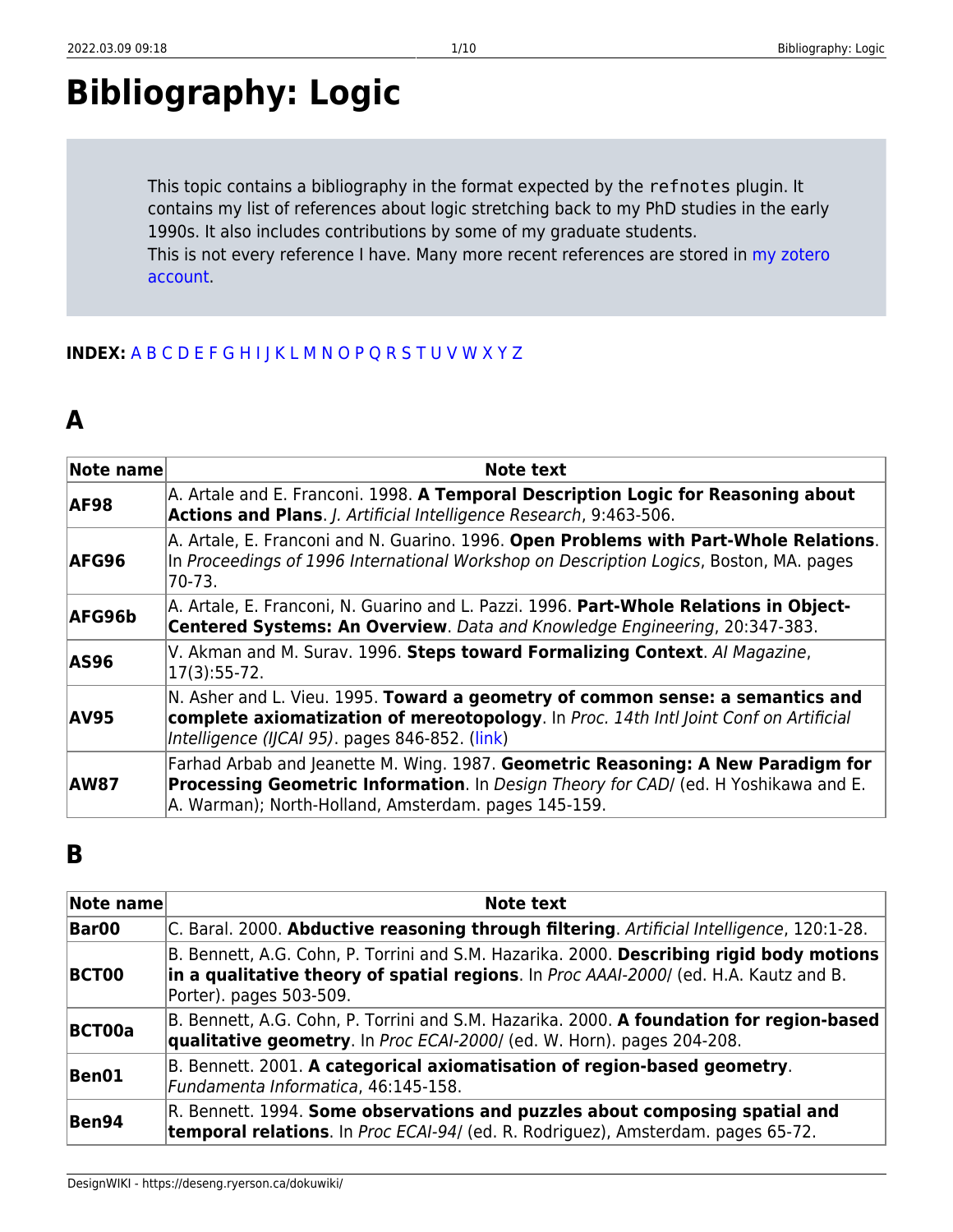| <b>Note name</b> | <b>Note text</b>                                                                                                                                                                                                                                                       |
|------------------|------------------------------------------------------------------------------------------------------------------------------------------------------------------------------------------------------------------------------------------------------------------------|
| Ben96            | B. Bennett. 1996. Modal logics for qualitative spatial reasoning. J. of IGPL, 4(1):23-45.<br>(link)                                                                                                                                                                    |
| Ben96a           | R. Bennett. 1996. The application of qualitative spatial reasoning to GIS. In Proc First<br>Intl Conf on GeoComputation/ (ed. R.J. Abrahart), Leeds. pages 44-47.                                                                                                      |
| Ben96b           | R. Bennett. 1996. Carving up space: steps towards construction of an absolutely<br>complete theory of spatial regions. In Proc JELIA '96/ (ed. J.J. Alfres and L.M. Pereira and<br>E. Orlowska). pages 337-353.                                                        |
| Ber68            | Paul Bernays. 1968. Axiomatic Set Theory. North-Holland Publishing Company,<br>Amsterdam.                                                                                                                                                                              |
| <b>BF81</b>      | Avron Barr and Edward A. Feigenbaum (eds). 1981. The Handbook of Artificial<br>Intelligence, Volume 1. HeurisTech Press, Stanford, California.                                                                                                                         |
| <b>BF82</b>      | Avron Barr and Edward A. Feigenbaum (eds). 1982. The Handbook of Artificial<br>Intelligence, Volume 2. HeurisTech Press, Stanford, California.                                                                                                                         |
| <b>BGM96</b>     | S. Borgo, N. Guarino and C. Masolo. 1996. Towards an Ontological Theory of Physical<br>Objects. In Proceedings of the ECAI Workshop on Ontological Reasoning, Budapest                                                                                                 |
| BGM96a           | S. Borgo, N. Guarino and C. Masolo. 1996. Qualitative Spatial Modeling Based On<br>Parthood, Strong Connection and Congruence. #03/96. LADSEB-CNR, Padova, Italy.                                                                                                      |
| BGM96b           | S. Borgo, N. Guarino and C. Masolo. 1996. A Pointless Theory of Space Based On<br><b>Strong Connection and Congruence.</b> In Principles of Knowledge Representation and<br>Reasoning - KR96/ (ed. L. C. Aiello and J. Doyle); Morgan Kaufmann, Boston. pages 220-229. |
| <b>BJ98</b>      | V. Bell and P.N. Johnson-Laird. 1998. A Model Theory of Modal Reasoning. Cognitive<br>Science, 22(1):25-51.                                                                                                                                                            |
| <b>BL95</b>      | Franz Baader and Armin Laux. 1995. Terminological Logics with Modal Operators. In<br>Proceedings of the 1995 International Workshop on Description Logics, Rome, Italy. pages<br>$6-12.$                                                                               |
| <b>BM77</b>      | John Bell and Moshe Machover. 1977. A Course in Mathematical Logic. Elsevier Science<br>Publishers, Amsterdam.                                                                                                                                                         |
| <b>BMW96</b>     | K.N. Brown, C.A. !McMahon and J.H.S. Williams. 1996. Describing process plans as the<br>formal semantics of a language of shape. Artificial Intelligence in Engineering,<br>10:153-169.                                                                                |
| Bon95            | P.A. Bonatti. 1995. Autoepistemic logics as a unifying framework for the semantics<br>of logic programs. J. Logic Programming, 22:91-149.                                                                                                                              |
| <b>BP98</b>      | J.A. Bergstra and A. Ponse. 1998. Kleene's three-valued logic and process algebra.<br>Information Processing Letters, 67:95-103.                                                                                                                                       |
| <b>BS95</b>      | L. Biacino and M.R. Simonelli. 1995. Fuzzy common knowledge. J Mathematical<br>Economics, 24(1):73-82. (link)                                                                                                                                                          |

#### <span id="page-3-1"></span><span id="page-3-0"></span>**C**

| Note name | Note text                                                                                                                                                                                                          |
|-----------|--------------------------------------------------------------------------------------------------------------------------------------------------------------------------------------------------------------------|
| CBG97     | A.G. Cohn, B. Bennett, J. Gooday and N.M. Gotts. 1997. Qualitative spatial<br>representation and reasoning with the region connection calculus. Geoinformatica,<br>$ 1:1$ -44. (link)                              |
| CBG97a    | A.G. Cohn, B. Bennett, J. Gooday and N.M. Gotts. 1997. Representing and reasoning<br>with qualitative spatial relations about regions. In Temporal and Spatial Reasoning/<br>(ed. O. Stock); Kluwer. pages 97-134. |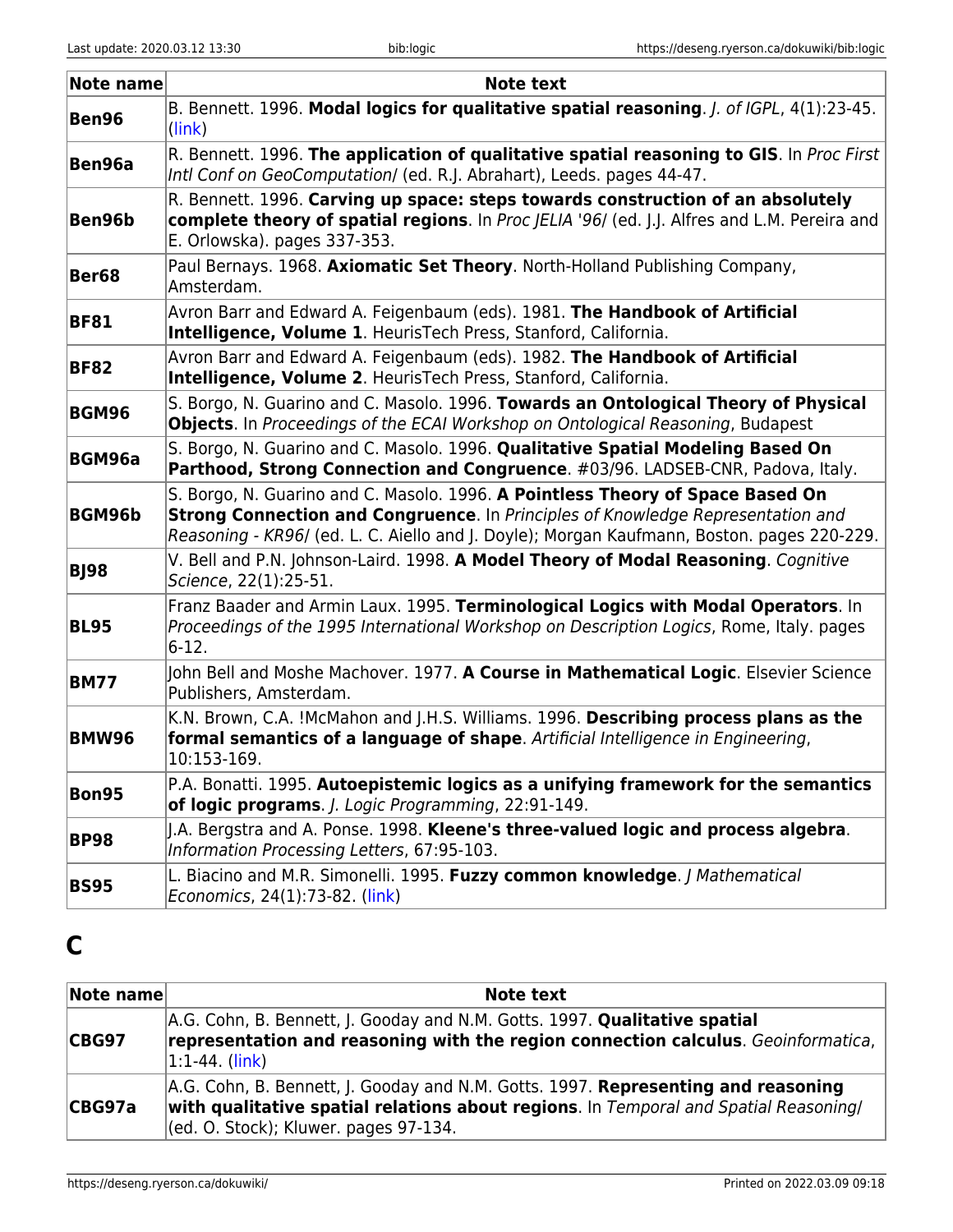| <b>Note name</b> | Note text                                                                                                                                                                                                                                          |
|------------------|----------------------------------------------------------------------------------------------------------------------------------------------------------------------------------------------------------------------------------------------------|
| <b>CCR92</b>     | Z. Cui, A.G. Cohn and D.A. Randell. 1992. Qualitative simulation based on a logical<br>formalism of space and time. In Proc. AAAI-92; AAAI Press. pages 679-684.                                                                                   |
| CFH97            | E. Clementini, P. Di Felice and D. Hernandez. 1997. Qualitative representation of<br>positional information. Artificial Intelligence, 95:317-356.                                                                                                  |
| CG94             | A. Cohn and J. Gooday. 1994. Defining the syntax and the semantics of a visual<br>programming language in a spatial logic. In Proc AAAI-94 Spatial and Temporal<br>Reasoning Workshop/ (ed. F.D. Anger and R. Loganantharaj) (link)                |
| CG94a            | A. G. Cohn and N. M. Gotts. 1994. A Theory of Spatial Regions with Undetermined<br><b>Boundaries.</b> In Proc. w/s Topological Foundations of Cognitive Science/ (ed. C. Eschenbach<br>and C. Habel and B. Smith)                                  |
| CG99a            | X.J. Chen and G. De Giacomo. 1999. Reasoning about nondeterministic and<br>concurrent actions: A process algebra approach. Artificial Intelligence, 107:63-98.                                                                                     |
| CH00a            | A.G. Cohn and S.M. Hazarika. 2000. A spatio-temporal theory of physical objects. In<br>Proc ECAI-2000 Workshop on Current Trends in Spatio-temporal Reasoning                                                                                      |
| <b>CH01</b>      | A.G. Cohn and S.M. Hazarika. 2001. Qualitative spatial representation and reasoning:<br>an overview. Fundamenta Informaticae, 45:1-29.                                                                                                             |
| Cha97            | S.C. Chase. 1997. Modelling spatial reasoning systems with shape algebras and<br>formal logic. Aritifial Intelligence for Engineering Design, Analysis and Manufacturing,<br>11:273-285.                                                           |
| <b>CK77</b>      | C.C. Chang and H.J. Keisler. 1977. Model Theory. Studies in Logic and the Foundations of<br>Mathematics, v73. Elsevier, Amsterdam.                                                                                                                 |
| $ $ Cla $81$     | B. L. Clarke. 1981. A calculus of individuals based on connection. Notre Dame J. of<br>Formal Logic, 22:204-218.                                                                                                                                   |
| Cla85            | B. L. Clarke. 1985. Individuals and points. Notre Dame J. of Formal Logic, 26:61-75.                                                                                                                                                               |
| Coh95            | A.G. Cohn. 1995. The challenge of qualitative spatial reasoning. Computing Surveys,<br>27(3):323-327.                                                                                                                                              |
| $\mathsf{Cop79}$ | Irving M. Copi. 1979. Symbolic Logic. Macmillan.                                                                                                                                                                                                   |
| CV96             | R. Casati and A.C. Varzi. 1996. The structure of spatial localization. Philosophical<br>Studies, 82:205-239.                                                                                                                                       |
| <b>CV97</b>      | R. Casati and A.C. Varzi. 1997. Spatial Entities. In Spatial and Temporal Reasoning/ (ed. O.<br>Stock); Kluwer, Dordrecht. pages 73-96.                                                                                                            |
| <b>CV98</b>      | A.G. Cohn and A.C. Varzi. 1998. Connection relations in mereotopology. In Proc.<br>ECAI-98/ (ed. H. Prade); John Wiley, Chichester. pages 150-154. (link)                                                                                          |
| <b>CV99</b>      | R. Casati and A.C. Varzi. 1999. Parts and places: the structures of spatial<br>representation. MIT Press, Cambridge.                                                                                                                               |
| CV99a            | A.G. Cohn and A.C. Varzi. 1999. Modes of connection. In Spatial Information Theory.<br>Cognitive and Computational Foundations of Geographic Information Science/ (ed. C. Freksa<br>and D.M. Mark); Springer-Verlag, Berlin. pages 299-314. (link) |

#### <span id="page-4-1"></span><span id="page-4-0"></span>**D**

| Note name   | Note text                                                                                                              |
|-------------|------------------------------------------------------------------------------------------------------------------------|
| <b>DB99</b> | T. Drakengren and M. Bjareland. 1999. Reasoning about action in polynomial time.<br>Artificial Intelligence, 115:1-24. |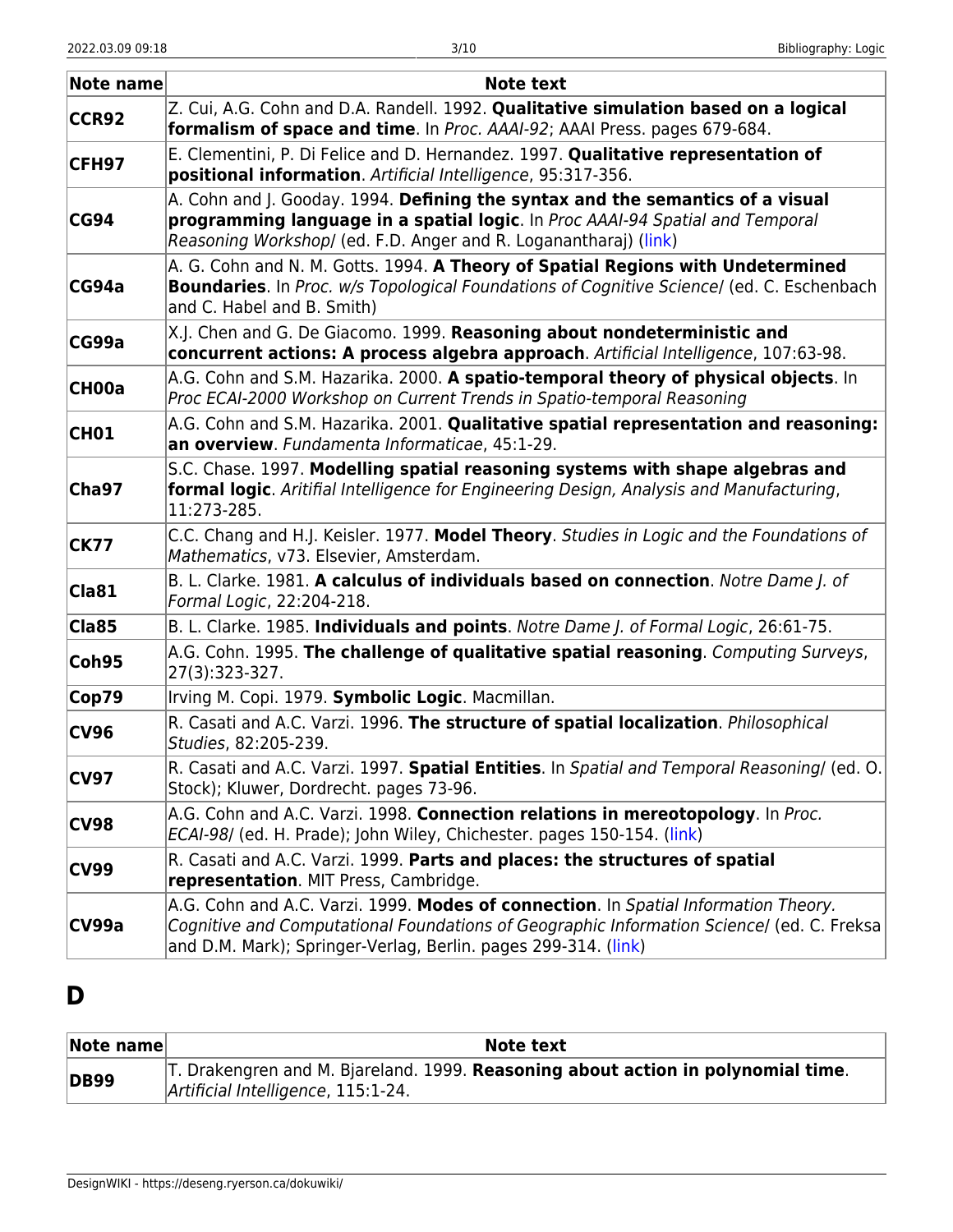| Note name   | Note text                                                                                                                                                                                              |
|-------------|--------------------------------------------------------------------------------------------------------------------------------------------------------------------------------------------------------|
| <b>DC93</b> | Daniela D'Aloisi and Cristiano Castelfranchi. 1993. Propositional and terminological<br>knowledge representations. Journal of Experimental and Theoretical Artificial<br>Intelligence, 5(2,3):149-166. |
| DSW01       | I. Duntsch, G. Schmidt and M. Winter. 2001. A necessary relation algebra for<br>mereotopology. Studia Logica, 69:381-409. (link)                                                                       |
| DWM01       | Vo Duntsch, Hui Wang and Steve McCloskey. 2001. A relation algebraic approach to<br>the {R}egion {C}onnection {C}alculus. Theoretical Computer Science, 255:63-83.<br>$\vert$ (link)                   |

#### <span id="page-5-2"></span><span id="page-5-0"></span>**E**

| <b>Note</b><br>name | Note text                                                                                                                                                                                                                                                                                                          |
|---------------------|--------------------------------------------------------------------------------------------------------------------------------------------------------------------------------------------------------------------------------------------------------------------------------------------------------------------|
| Edi90               | The Editor. 1990. Claude E. Shannon: Unicyclist, Juggler and Father of Information<br>Theory. Scientific American, 262(1):22-22B.                                                                                                                                                                                  |
| <b>EFT84</b>        | H. D. Ebbinghaus, J. Flum and W. Thomas. 1984. Mathematical Logic. Springer-Verlag, New<br>York.                                                                                                                                                                                                                   |
| <b>EH95</b>         | C. Eschenbach and W. Heydrich. 1995. Classical mereology and restricted domains. Int.<br>J. Human-Computer Studies, 43:723-740.                                                                                                                                                                                    |
| End72               | Herbert B. Enderton. 1972. A Mathematical Introduction to Logic. Academic Press, Inc.,<br>New York.                                                                                                                                                                                                                |
| Esc00               | C. Eschenbach. 2000. A comparison of different calculi of mereotopology.                                                                                                                                                                                                                                           |
| Esc94               | C. Eschenbach. 1994. A mereotopological definition of Point. In Proc. w/s Topological<br>Foundations of Cognitive Science/ (ed. C. Eschenbach and C. Habel and B. Smith), Buffalo,<br>NY. pages 63-80.                                                                                                             |
| Esc99               | C. Eschenbach. 1999. A predication calculus for qualitative spatial representations.<br>In Spatial Information Theory: Cognitive and Computational Foundations of Geographic<br>Information Science, International Conference COSIT '99, Stade, Germany, August 25-29,<br>1999, Proceedings. pages 157-172. (link) |
| Eve99               | J.O. Everett. 1999. Topological inference of teleology: deriving function from<br>structure via evidential reasoning. Artificial Intelligence, 113:149-202.                                                                                                                                                        |

#### <span id="page-5-3"></span><span id="page-5-1"></span>**F**

| <b>Note</b><br>name | Note text                                                                                                                                                                                                                                                      |
|---------------------|----------------------------------------------------------------------------------------------------------------------------------------------------------------------------------------------------------------------------------------------------------------|
| <b>FB73</b>         | Abraham A. Fraenkel and Yehoshua Bar-Hillel. 1973. Foundations of Set Theory. North-<br>Holland.                                                                                                                                                               |
| <b>FBL73</b>        | Abraham A. Fraenkel, Yehoshua Bar-Hillel and Azriel Levy. 1973. Foundations of Set<br>Theory. North-Holland.                                                                                                                                                   |
| FC99                | M.A. Freeman and J.M. Capper. 1999. Spatial Information Theory: Cognitive and<br>Computational Foundations of Geographic Information Science, International<br>Conference COSIT '99, Stade, Germany, August 25-29, 1999, Proceedings. ALN<br>Magazine, 1661(2) |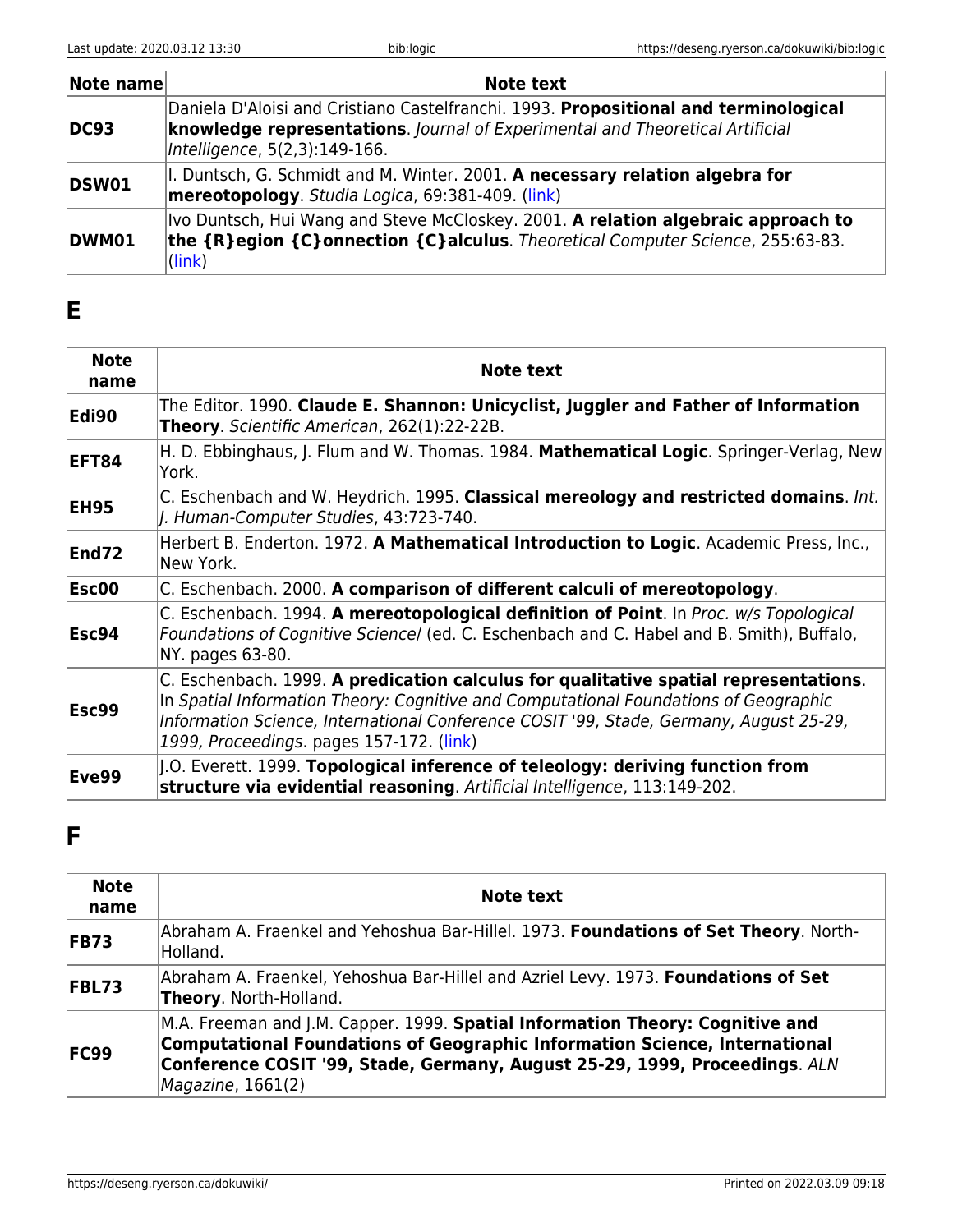| <b>Note</b><br>name | <b>Note text</b>                                                                                                                                                                                                                                                                                                           |
|---------------------|----------------------------------------------------------------------------------------------------------------------------------------------------------------------------------------------------------------------------------------------------------------------------------------------------------------------------|
| FDF95               | Adam Farquhar, Angela Dappert, Richard Fikes and Wanda Pratt. 1995. Integrating<br>Information Sources Using Context Logic. #KSL-95-12. Knowledge Systems Laboratory,<br>Stanford University, Stanford, CA.                                                                                                                |
| FGL98               | D. Fensel, R. Groenboom and G.R.R. de Lavalette. 1998. Modal change logic (MCL):<br>specifying the reasoning of knowledge-based systems. Data and Knowledge<br>Engineering, 26:243-269.                                                                                                                                    |
| <b>FH99</b>         | N. Friedman and J.Y. Halpern. 1999. Modeling Belief in Dynamic Systems, Part II:<br>Revision and Update. J. Artificial Intelligence Research, 10:117-167.                                                                                                                                                                  |
| <b>FHM95</b>        | R. Fagin, J.Y. Halpern, Y. Moses and M.Y. Vardi. 1995. Reasoning about Knowledge. MIT<br>Press, Cambridge, MA.                                                                                                                                                                                                             |
| <b>FHM99</b>        | R. Fagin, J.Y. Halpern, Y. Moses and M.Y. Vardi. 1999. Common knowledge revisited.<br>Annals of Pure and Applied Logic, 96:89-105.                                                                                                                                                                                         |
| <b>FM98</b>         | D. Fensel and E. Motta. 1998. Structured development of problem solving methods. In<br>Proc. 11th Workshop on Knowledge Acquisition, Modeling and Management, Banff, Canada                                                                                                                                                |
| FMB99               | D. Fensel, E. Motta, V.R. Benjamins, S. Decker, M. Gaspari, R. Groenboom, W. Grosso, M.<br>Musen, E. Plaza, G. Schreiber, R. Studer and B. Weilinga. 1999. The unified problem-<br>solving method development language UPML. Esprit IBROW3 Consortium #27169-<br>D-1.1. AIFB, University of Karlsruhe, Karlsruhe, Germany. |
| Fou92               | L. R. Foulds. 1992. Graph Theory Applications. Universitext. Springer-Verlag, Berlin.                                                                                                                                                                                                                                      |
| Fra93a              | E. Franconi. 1993. A treatment of plurals and plural quantifications based on a<br>theory of collections. Mind and Machines, 3(4):453-474.                                                                                                                                                                                 |
| <b>FS98</b>         | D. Fensel and A. Schonegge. 1998. Inverse verification of problem-solving methods.<br>Intl J of Human-Computer Studies, 49(4):339-361. (link)                                                                                                                                                                              |
| FS98a               | D. Fensel and R. Straatman. 1998. The essence of problem-solving methods: making<br>assumptions to gain efficiency. Intl J Human-Computer Studies, 48(2):181-215. (link)                                                                                                                                                   |
| <b>FW95</b>         | W. W. Finch and A. C. Ward. 1995. Generalized set-propagation operations over<br>relations of more than three variables. Artificial Intelligence for Engineering Design,<br>Analysis and Manufacturing, 9:231-242.                                                                                                         |

#### <span id="page-6-1"></span><span id="page-6-0"></span>**G**

| <b>Note</b><br>name | Note text                                                                                                                                                                                                        |
|---------------------|------------------------------------------------------------------------------------------------------------------------------------------------------------------------------------------------------------------|
| Gal96               | A. Galton. 1996. Modes of overlap. Department of Computer Science, University of<br>Exeter, UK.                                                                                                                  |
| Gal99a              | A. Galton. 1999. The mereotopology of discrete space. In Spatial Information Theory:<br>Proc. COSIT 99/ (ed. C. Freksa and D.M. Mark); Springer-Verlag, Heidelberg. pages 251-266.                               |
| GCG94               | N. Guarino, M. Carrara and P. Giaretta. 1994. Formalizing Ontological Commitments. In<br>Proceedings of the 12th National Conference on Artificial Intelligence; AAAI Press, Seattle,<br>WA, USA. pages 560-568. |
| Gen01               | M.R. Genesereth. 2001. Computational logic.                                                                                                                                                                      |
| GF92                | Micheal R. Genesereth and Richard E. Fikes. 1992. Knowledge Interchange Format<br>Reference Manual, Version 3.0. #Logic-92-1. Computer Science Department, Stanford<br>University, Stanford, California.         |
| GN87                | Micheal R. Genesereth and Nils J. Nilsson (eds). 1987. Logical Foundations of Artificial<br>Intelligence. Morgan Kaufmann Publishers, Inc., Los Altos, CA.                                                       |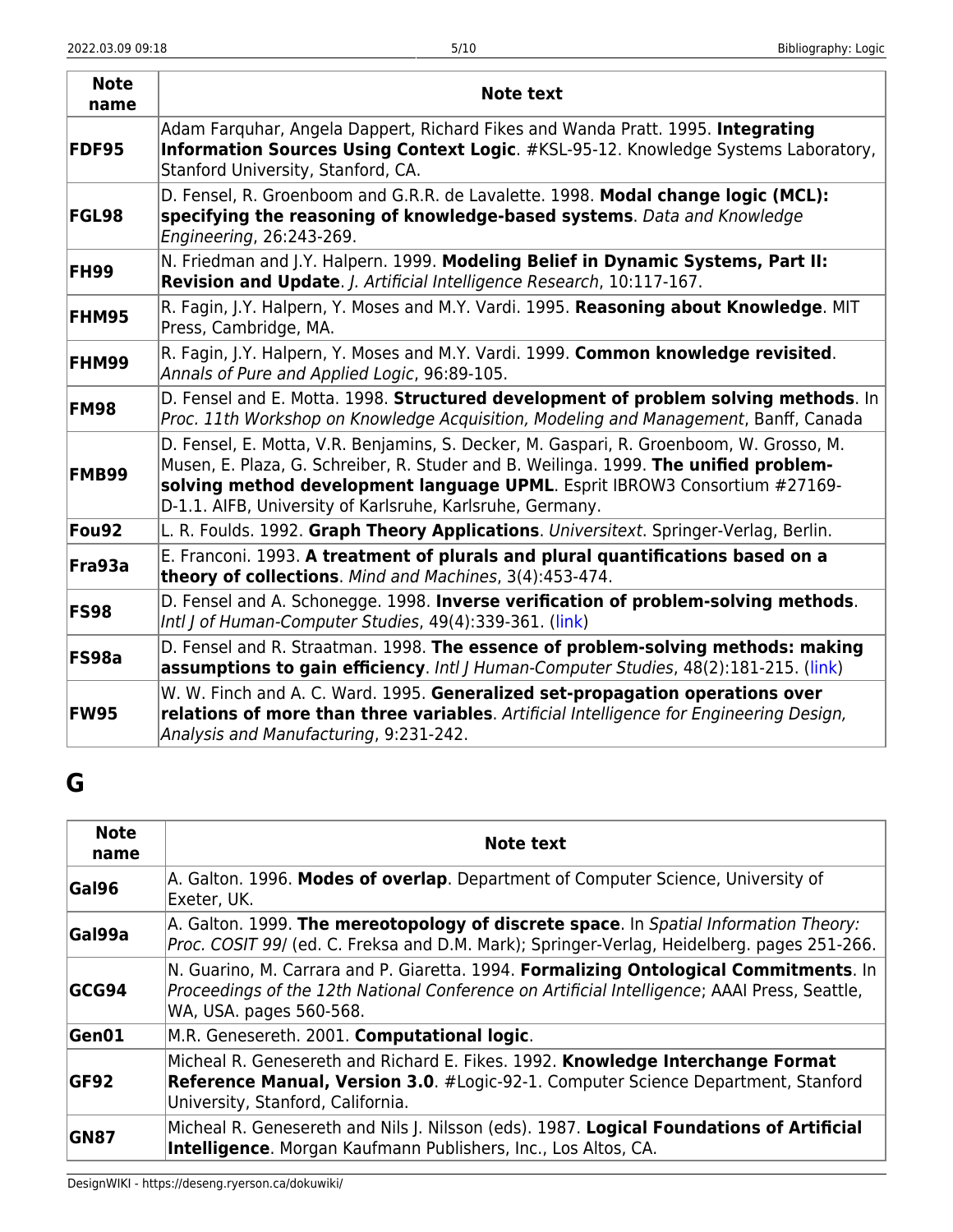| <b>Note</b><br>name | Note text                                                                                                                                                          |  |  |  |  |
|---------------------|--------------------------------------------------------------------------------------------------------------------------------------------------------------------|--|--|--|--|
| Got96               | N.M. Gotts. 1996. An axiomatic approach to topology for spatial information<br>systems. #96.25. University of Leeds School of Computer Studies, United Kingdom.    |  |  |  |  |
| Got96a              | $ N.M.$ Gotts. 1996. Formalizing commonsense topology: the INCH calculus. In Proc. 4th<br>Intl Conf on Artificial Intelligence and Mathematics. pages 72-75.       |  |  |  |  |
| GP95                | P. Gerstl and S. Pribbenow. 1995. Midwinters, end games, and body parts: a<br>classification of part-whole relations. Intl. J. Human-Computer Studies, 43:865-889. |  |  |  |  |
| GP96                | P. Gerstl and S. Pribbenow. 1996. A conceptual theory of part-whole relations and its<br>applications. Data and Knowledge Engineering, 20:305-322.                 |  |  |  |  |
| Gro95               | A. J. Grove. 1995. Naming and identity in epistemic logic, Part II: a first-order logic<br>for naming. Artificial Intelligence, 74:311-350.                        |  |  |  |  |
| <b>GRS95</b>        | R. Gorrieri, M. Roccetti and E. Stancampiano. 1995. A theory of processes with<br>durational actions. Theoretical Computer Science, 140:73-94.                     |  |  |  |  |

### <span id="page-7-1"></span><span id="page-7-0"></span>**H**

<span id="page-7-2"></span>

| <b>Note name</b> | Note text                                                                                                                                                                                                                                      |  |  |  |  |  |
|------------------|------------------------------------------------------------------------------------------------------------------------------------------------------------------------------------------------------------------------------------------------|--|--|--|--|--|
| Haa96            | K. Haase. 1996. !FramerD: representing knowledge in the large. IBM Systems Journal,<br>35:381-397. (link)                                                                                                                                      |  |  |  |  |  |
| Hei96            | A. Heifetz. 1996. Comment on consensus without common knowledge. J. Economic<br>Theory, 70:273-277.                                                                                                                                            |  |  |  |  |  |
| <b>HGP98</b>     | M. Halper, J. Geller and Y. Perl. 1998. An OODB part-whole model: semantics,<br>notation, and implementation. Data and Knowledge Engineering, 27:59-95.                                                                                        |  |  |  |  |  |
| <b>HM95</b>      | Z. Huang and M. Masuch. 1995. An outline of ALX3, a multi-agent action logic. In Proc.<br>NAIC '95/ (ed. J.C. Bioch and Y.H. Tan)                                                                                                              |  |  |  |  |  |
| <b>HM97</b>      | Z. Huang and M. Masuch. 1997. The logic of permission and obligation in the<br>framework of ALX3: how to avoid the paradoxes of deontic logics. J of Logique and<br>Analyse, 149 (link)                                                        |  |  |  |  |  |
| <b>HMP96</b>     | Z. Huang, M. Masuch and L. Polos. 1996. ALX, an action logic for agents with bounded<br>rationality. Artificial Intelligence, 82:75-127.                                                                                                       |  |  |  |  |  |
| Hof79            | D.R. Hofstadter. 1979. Godel, Escher, Bach: An Eternal Golden Braid. Vintage Books.                                                                                                                                                            |  |  |  |  |  |
| <b>HPS95</b>     | C. Habel, S. Pribbenow and G. Simmons. 1995. Partonomies and Depictions: A Hybrid<br>Approach. In Diagrammatic Reasoning: Computational and Cognitive Perspectives/ (ed. J.<br>Glasgow and H. Narayanan and B. Chandrasekaran); AAAI/MIT Press |  |  |  |  |  |
| <b>HS99</b>      | D. Harel and E. Singerman. 1999. Computation paths logic: An expressive, yet<br>elementary, process logic. Annals of Pure and Applied Logic, 96:167-186.                                                                                       |  |  |  |  |  |
| <b>HT99</b>      | J.G. Henriksen and P.S. Thiagarajan. 1999. Dynamic linear time temporal logic. Annals<br>of Pure and Applied Logic, 96:187-207.                                                                                                                |  |  |  |  |  |
| Hua94            | Z. Huang. 1994. Logics for Agents with Bounded Rationality. !PhD Thesis; University of<br>Amsterdam.                                                                                                                                           |  |  |  |  |  |
| Hun00            | A. Hunter. 2000. Ramification analysis using causal mapping. Data and Knowledge<br>Engineering, 32:1-27.                                                                                                                                       |  |  |  |  |  |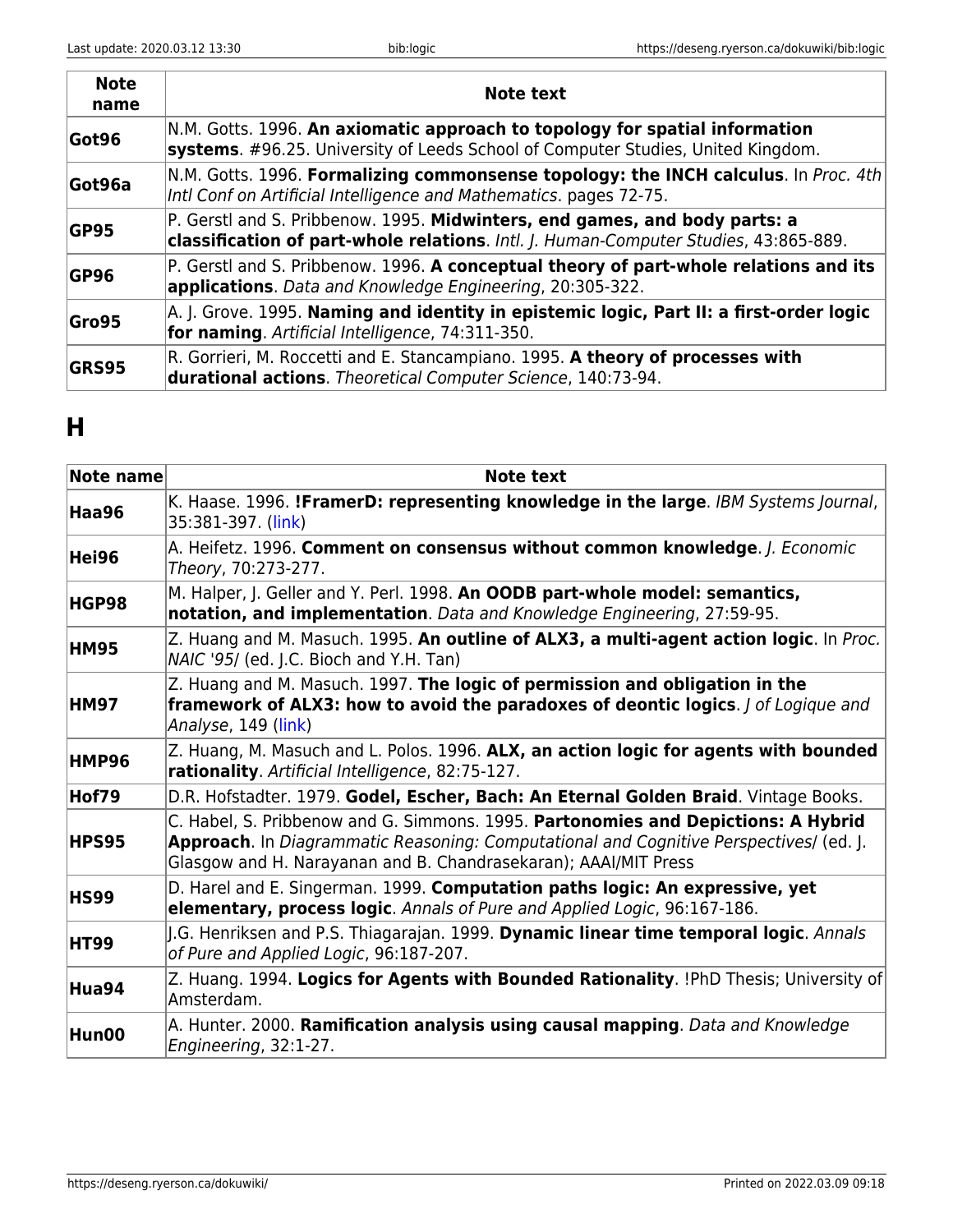# <span id="page-8-4"></span><span id="page-8-1"></span>**J**

**I**

| <b>Note</b><br>name | Note text                                                                                                                                                                  |  |  |  |  |  |
|---------------------|----------------------------------------------------------------------------------------------------------------------------------------------------------------------------|--|--|--|--|--|
| JD97                | P. Jonsson and T. Drakengren. 1997. A complete classification of tractability in RCC-5.<br>J. of Artificial Intelligence Research, 6:211-221. (link)                       |  |  |  |  |  |
| JGM98               | B. Jayaraman, K. Govindarajan and S. Mantha. 1998. Preference logic grammars.<br>Computer Languages, 24:179-196.                                                           |  |  |  |  |  |
| JP99                | D.M. Jones and R.C. Paton. 1999. Toward principles for the representation of<br>hierarchical knowledge in formal ontologies. Data and Knowledge Engineering,<br>31:99-113. |  |  |  |  |  |
| JW99                | P. Johannesson and P. Wohed. 1999. The deontic pattern - a framework for domain<br>analysis in information systems design. Data and Knowledge Engineering, 31:135-153.     |  |  |  |  |  |

#### <span id="page-8-5"></span><span id="page-8-2"></span>**K**

| Note name   | <b>Note text</b>                                                                                                                                                                                                             |
|-------------|------------------------------------------------------------------------------------------------------------------------------------------------------------------------------------------------------------------------------|
| KF88a       | George J. Klir and Tina A. Folger. 1988. Fuzzy Sets, Uncertainty, and Information.<br>Prentice-Hall.                                                                                                                         |
| Kli80       | Morris Kline. 1980. Mathematics: The Loss of Certainty. Oxford University Press.                                                                                                                                             |
| KMT00       | A. Kakas, R. Miller and F. Toni. 2000. E-Res: A system for reasoning about actions,<br>events, and observations. In Proc. NMR 2000, Special Session on System Demonstrations<br>and Descriptions (link)                      |
| KPS99       | J. Komorowski, L. Polkowski and A. Skowron. 1999. <b>Rough sets: a tutorial</b> . In Rough fuzzy<br>hybridization: a new trend in decision-making (ed. S.K. Pal and A. Skowron); Springer-<br>Verlag, Singapore. pages 3-98. |
| <b>KR96</b> | R. Khardon and D. Roth. 1996. Reasoning with models. Artificial Intelligence, 87:187-213.                                                                                                                                    |
| Kun80       | Kenneth Kunen. 1980. Set Theory: An Introduction to Independence Proofs. North-<br>Holland, Amsterdam.                                                                                                                       |

#### <span id="page-8-6"></span><span id="page-8-3"></span>**L**

<span id="page-8-0"></span>

| <b>Note</b><br>name | Note text                                                                                                                                                                       |  |  |  |  |  |
|---------------------|---------------------------------------------------------------------------------------------------------------------------------------------------------------------------------|--|--|--|--|--|
| LCS91               | Ewald Lang, Kai-Uwe Carstensen and Geoffrey Simmons. 1991. Modelling Spatial<br>Knowledge on a Linguistic Bases. Lecture Notes in Artificial Intelligence. Springer-<br>Verlag. |  |  |  |  |  |
| Ley88               | Micheal Leyton. 1988. A Process-Grammar for Shape. Artificial Intelligence, 34:213-247.                                                                                         |  |  |  |  |  |
| LK98a               | Y. Liu and E.E. Kerre. 1998. An overview of fuzzy quantifiers I: interpretations. Fuzzy<br>Sets and Systems, 95:1-21.                                                           |  |  |  |  |  |
| LK98b               | Y. Liu and E.E. Kerre. 1998. An overview of fuzzy quantifiers II: Reasoning and<br>applications. Fuzzy Sets and Systems, 95:135-146.                                            |  |  |  |  |  |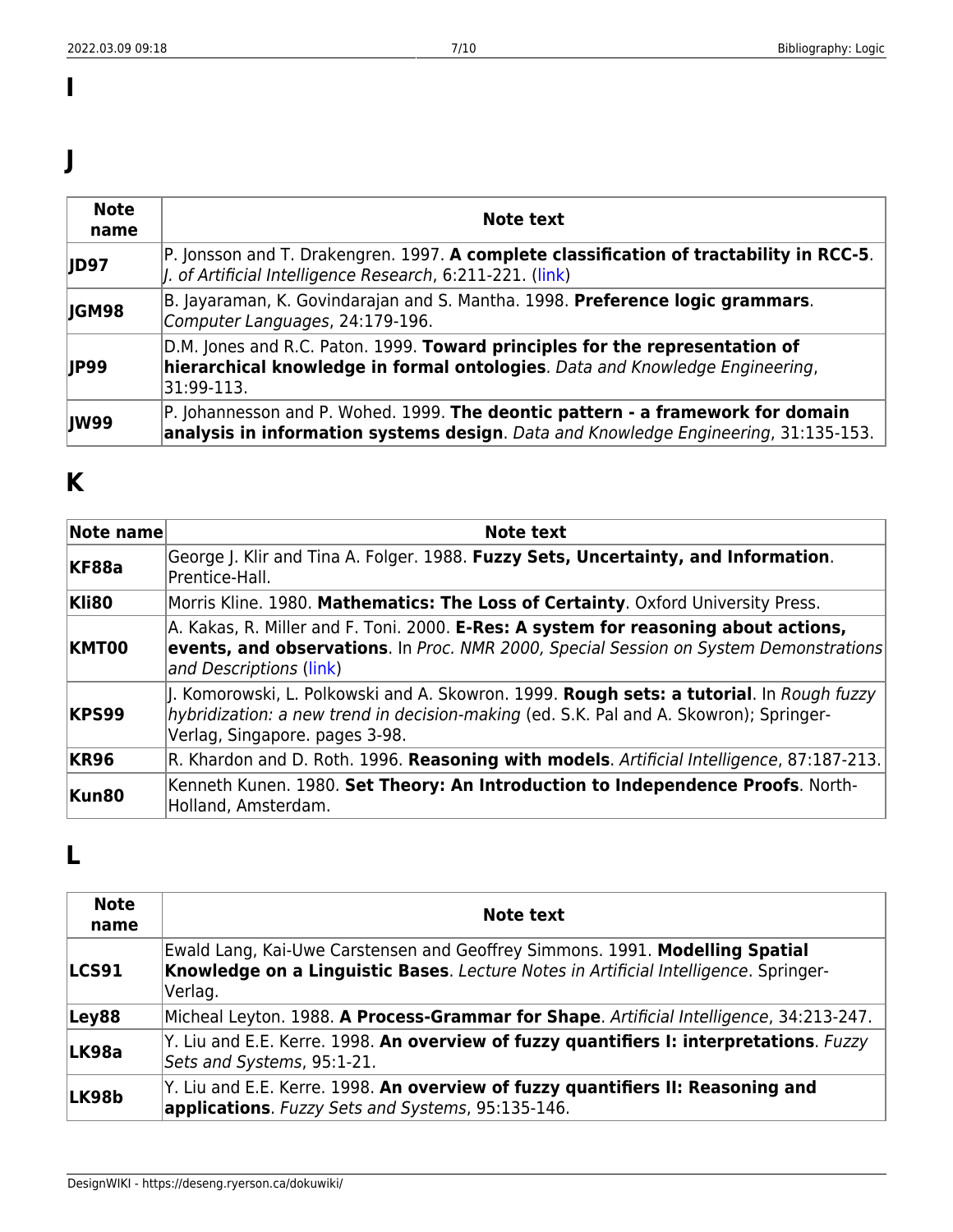| <b>Note</b><br>name | Note text                                                                                                                                                        |  |  |  |  |  |
|---------------------|------------------------------------------------------------------------------------------------------------------------------------------------------------------|--|--|--|--|--|
| <b>LL95</b>         | Z. Lin and W. Li. 1995. Parametric logic: foundations. Science in China - A,<br>38:1009-1024.                                                                    |  |  |  |  |  |
| <b>LM96</b>         | L. Lismont and P. Mongin. 1996. Belief closure: A semantics of common knowledge for<br>modal propositional logic. Mathematical Social Sciences, 31(1):60. (link) |  |  |  |  |  |
| <b>LP98</b>         | O. Lemon and I. Pratt. 1998. Complete logics for QSR: a guide to plane<br><b>mereotopology.</b> J. Visual Languages and Computing, 9:5-21.                       |  |  |  |  |  |

#### <span id="page-9-3"></span><span id="page-9-0"></span>**M**

| <b>Note</b><br>name | Note text                                                                                                                                                                                                               |  |  |  |  |  |
|---------------------|-------------------------------------------------------------------------------------------------------------------------------------------------------------------------------------------------------------------------|--|--|--|--|--|
| Mar97               | A.B. Markman. 1997. Constraints on analogical inference. Cognitive Science,<br>21:373-418.                                                                                                                              |  |  |  |  |  |
| <b>MB94</b>         | John McCarthy and Sasa Buvac. 1994. Formalizing Context (Expanded Notes). Technical<br>Note #STAN-CS-TN-94-13. Computer Science Department, Stanford University, Stanford, CA.                                          |  |  |  |  |  |
| <b>MH94</b>         | M. Masuch and Z. Huang. 1994. A case study in logical deconstruction: formalizing<br>J.D. Thompson's Organizations in Action in a multi-agent action logic. CCSOM<br>#94-120. University of Amsterdam, The Netherlands. |  |  |  |  |  |
| Min74               | M. Minsky. 1974. A Framework for Representing Knowledge. MIT-AI Laboratory Memo<br>306. (link)                                                                                                                          |  |  |  |  |  |
| Mot00               | R. Motschnig-Pitrik. 2000. A generic framework for the modeling of contexts and its<br>applications. Data and Knowledge Engineering, 32:145-180.                                                                        |  |  |  |  |  |
| Mul98               | P. Muller. 1998. A qualitative theory of motion based on spatio-temporal primitives.<br>In Proc 6th Intl Conf on Knowledge Representation and Reasoning, Trento, Italy. pages<br>131-143. (link)                        |  |  |  |  |  |

### <span id="page-9-4"></span><span id="page-9-1"></span>**N**

| <b>Note</b><br>name | Note text                                                                                                                                                                                                                                                                |  |  |  |  |  |
|---------------------|--------------------------------------------------------------------------------------------------------------------------------------------------------------------------------------------------------------------------------------------------------------------------|--|--|--|--|--|
| Nak96               | A. Nakamura. 1996. A rough logic based on incomplete information and its<br>application. Intl J. Approximate Reasoning, 15:367-378.                                                                                                                                      |  |  |  |  |  |
| Neb90               | Bernhard Nebel. 1990. Reasoning and Revision in Hybrid Representation Systems.<br>Lecture Notes in Artificial Intelligence, v422. Springer-Verlag, Berlin.                                                                                                               |  |  |  |  |  |
| Neb91               | Bernhard Nebel. 1991. Terminological Cycles: Semantics and Computational<br><b>Properties.</b> In Principles of Semantic Networks: Explorations in the Representation of<br>Knowledge (ed. John F. Sowa); Morgan Kaufmann Publishers, Inc., San Mateo. pages<br>331-361. |  |  |  |  |  |

<span id="page-9-6"></span><span id="page-9-5"></span><span id="page-9-2"></span>**O**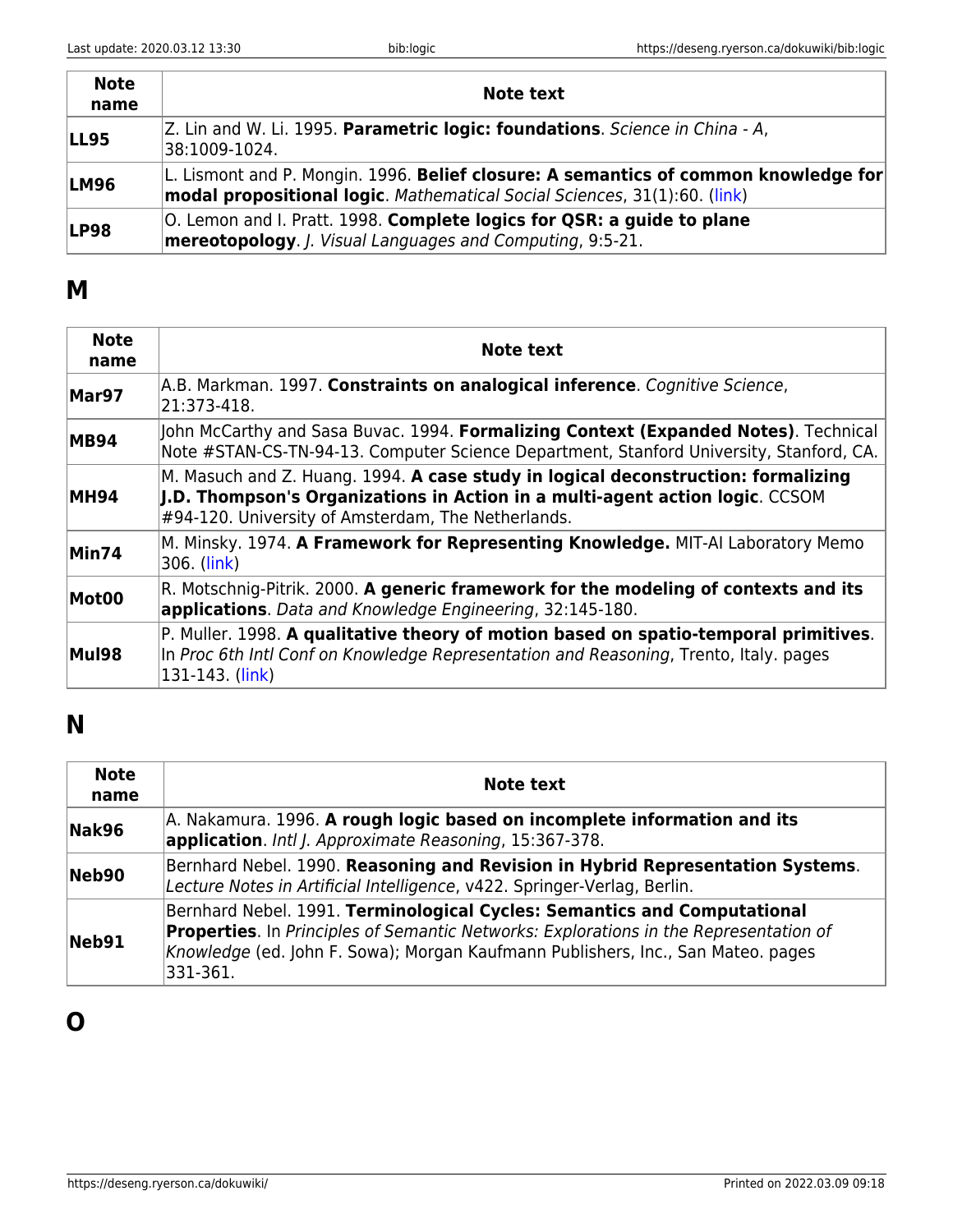**P**

| <b>Note</b><br>name | Note text                                                                                                                                                                                                  |  |  |  |  |
|---------------------|------------------------------------------------------------------------------------------------------------------------------------------------------------------------------------------------------------|--|--|--|--|
| <b>PA95</b>         | M. Pakkan and V. Akman 1995. Issues in commonsense set theory. Artificial Intelligence<br>Review, 8:279-308. (link)                                                                                        |  |  |  |  |
| <b>PL97</b>         | I. Pratt and O. Lemon. 1997. Ontologies for Plane, Polygonal Mereotopology. Technical<br>Report Series #UMCS-97-1-1. Department of Computer Science, University of Manchester.                             |  |  |  |  |
| Pot92               | G. Pottinger. 1992. Completeness for the HOL logic. (link)                                                                                                                                                 |  |  |  |  |
| Pra99               | I. Pratt. 1999. Qualitative spatial representation languages with convexity. <i>  Spatial</i><br>Cognition and Computation, 1:181-204. (link)                                                              |  |  |  |  |
| <b>PS94</b>         | L. Polkowski and A. Skowron. 1994. <b>Rough Mereology</b> . #44-94. Institute of Mathematics,<br>Warsaw University of Technology, Warsaw, Poland.                                                          |  |  |  |  |
| <b>PS96</b>         | L. Polkowski and A. Skowron. 1996. Rough Mereology: A New Paradigm for<br>Approximate Reasoning. Int'l J. Approximate Reasoning, 15:333-365.                                                               |  |  |  |  |
| <b>PS97</b>         | I. Pratt and D. Schoop. 1997. A complete axiom system for polygonal mereotopology<br>of the real plane. Technical Report Series #UMCS-97-2-2. Department of Computer<br>Science, University of Manchester. |  |  |  |  |
| PS98a               | I. Pratt and D. Schoop. 1998. Expressivity in Polygonal, Plane Mereotopology.<br>Technical Report Series #UMCS-98-5-1. Department of Computer Science, University of<br>Manchester.                        |  |  |  |  |

## <span id="page-10-3"></span><span id="page-10-1"></span>**Q**

| Note name | Note text                                                                                        |  |  |  |  |
|-----------|--------------------------------------------------------------------------------------------------|--|--|--|--|
| Qui81     | Willard Van Orman Quine. 1981. Mathematical Logic, Revised Edition. Harvard<br>University Press. |  |  |  |  |

#### <span id="page-10-4"></span><span id="page-10-2"></span>**R**

| Note name     | <b>Note text</b>                                                                                                                                                                                                                                                                  |  |  |  |  |  |
|---------------|-----------------------------------------------------------------------------------------------------------------------------------------------------------------------------------------------------------------------------------------------------------------------------------|--|--|--|--|--|
| Ram99         | R. Ramanujam. 1999. View-based explicit knowledge. Annals of Pure and Applied Logic,<br>96:343-368.                                                                                                                                                                               |  |  |  |  |  |
| <b>RC89</b>   | D.A. Randell and A.G. Cohn. 1989. Modelling topological and metrical properties in<br>physical processes. In Proc. 1st Intl Conf on the Principles of Knowledge Representation<br>and Reasoning (ed. R. Brachman and H. Levesque and R. Reiter); Morgan Kaufmann. pages<br>55-66. |  |  |  |  |  |
| <b>RCC92a</b> | D.A. Randell, Z. Cui and A.G. Cohn. 1992. A spatial logic based on regions and<br>connection. In Proc. 3rd Intl Conf on Knowledge Representation and Reasoning; Morgan<br>Kaufmann. pages 165-176.                                                                                |  |  |  |  |  |
| Ren98         | J. Renz. 1998. A canonical model of the region connection calculus. In Proc 6th Intl<br>Conf on Knowledge Representation and Reasoning, Trento, Italy. pages 330-341.                                                                                                             |  |  |  |  |  |
| <b>RN99</b>   | J. Renz and B. Nebel. 1999. On the complexity of qualitative spatial reasoning: A<br>maximal tractable fragment of the Region Connection Calculus. Artificial<br>Intelligence, 108:69-123.                                                                                        |  |  |  |  |  |
| Roe97         | P. Roeper. 1997. Region-based topology. Journal of Philosophical Logic, 26(3):251-309.                                                                                                                                                                                            |  |  |  |  |  |
| Roo98         | N. Roos. 1998. Reasoning by cases in default logic. Artificial Intelligence, 99:165-183.                                                                                                                                                                                          |  |  |  |  |  |

<span id="page-10-5"></span><span id="page-10-0"></span>DesignWIKI - https://deseng.ryerson.ca/dokuwiki/